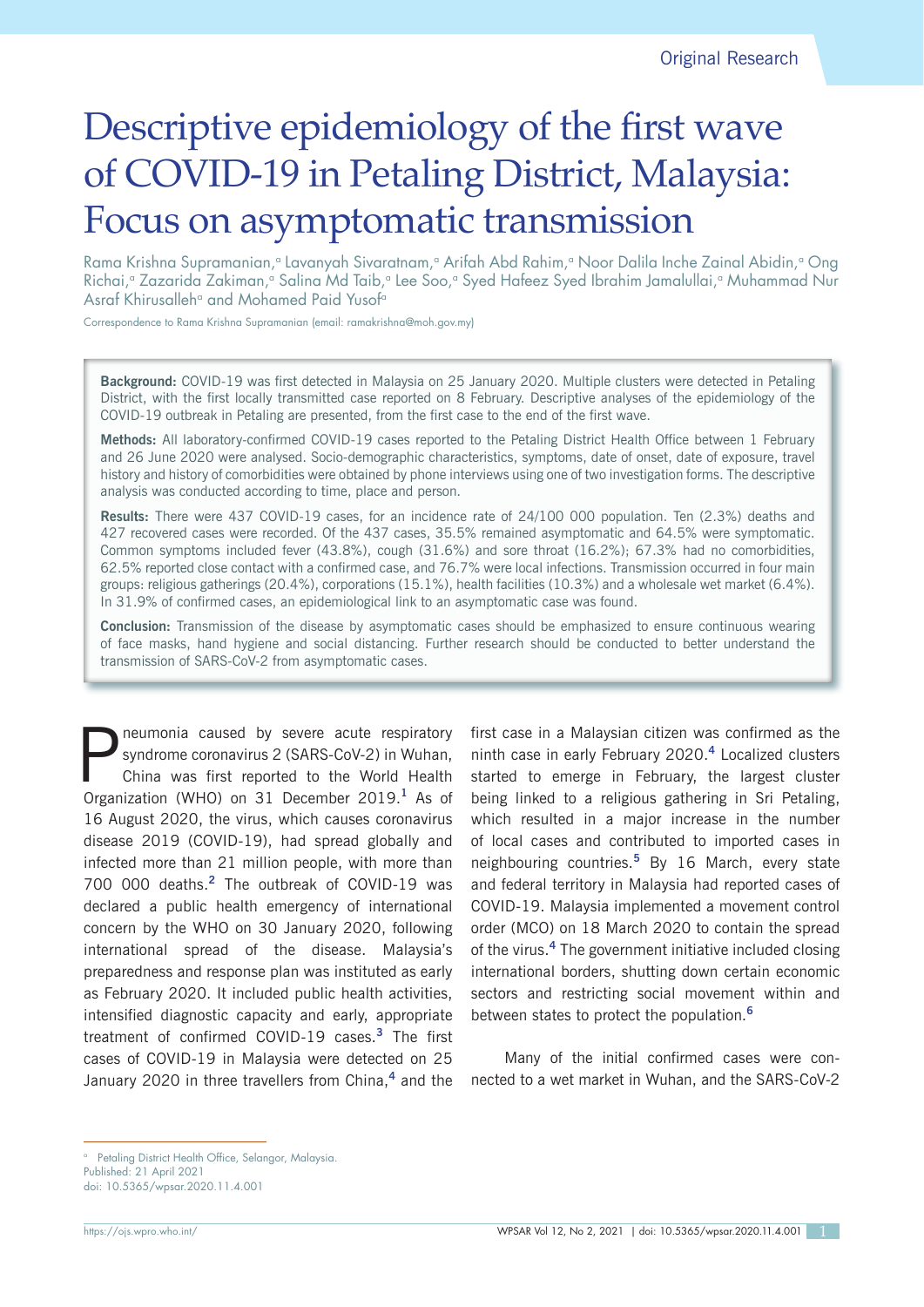pathogen was indicated to be zoonotic in origin. Reports have confirmed person-to-person transmission via respiratory droplets, as the virus was shown to spread in Wuhan by close contact with positive cases, without exposure to live animals.**<sup>7</sup>** The average incubation period for COVID-19 is 5 days but may be up to 14 days. The common reported symptoms include fever, cough, shortness of breath, fatigue and other flu-like symptoms.**8,9** Asymptomatic cases have also been documented.**<sup>10</sup>**

The first COVID-19 case in Petaling was documented on 3 February 2020 and was later confirmed to be the first case in a Malaysian citizen.**<sup>4</sup>** Following notification of a confirmed COVID-19 case, the District Health Office (DHO) implements control and prevention measures and conducts a thorough epidemiological investigation to identify the source of infection or index case. To break the chain of transmission, confirmed COVID-19 cases are isolated and treated in designated COVID-19 hospitals, while contacts are traced and identified for mandatory COVID-19 laboratory testing and a 14-day at-home quarantine. Early detection of cases among close contacts is crucial for early containment to prevent further seeding of community transmission. In early March 2020, the number of cases in Petaling increased due to a localized cluster of COVID-19 infections in one corporation, with more than 90 cases confirmed within 3 weeks.**<sup>11</sup>** The outbreak then increased exponentially, triggering a more rigorous control response from the Petaling DHO. As analysis of the COVID-19 cases in Petaling may provide critical information to help control the spread of similar infectious diseases at district and national levels, the objective of this paper is to describe the epidemiology of the COVID-19 epidemic in Petaling District between 1 February and 26 June 2020.

# **METHODS**

## **Study design**

This descriptive study is based on an exploratory analysis of all cases of COVID-19 notified to the Petaling DHO from the beginning of the outbreak in early February 2020 to the end of June 2020.

## **Study setting**

This study was conducted in the Petaling District, Selangor, Malaysia, a highly urbanized area with a dense population of over 2 million people.

## **Case definition**

The definition of a confirmed case of COVID-19 is a person with a reverse transcriptase polymerase chain reaction (RT-PCR) positive result, regardless of their symptoms. Only cases that met this case definition were included. People under investigation for COVID-19 are defined as having fever OR acute respiratory infection (sudden onset of shortness of breath, cough and/or sore throat) AND travel to or residence in an affected country (China, Islamic Republic of Iran, Italy, Japan, Republic of Korea) within 14 days before illness onset OR close contact within 14 days before illness onset with a confirmed case of COVID-19.

## **Epidemiological investigation**

Each notified case was verified by the Petaling DHO before an epidemiological investigation was undertaken to determine the source of infection, including contact tracing, active case detection and prevention and control measures, including quarantine. The primary objective of investigation was to identify the source of infection and close contacts of confirmed cases. Information on socio-demographic characteristics, symptoms, date of illness onset, date of exposure, travel history and comorbidities was obtained by phone interview with cases and contacts using one of two investigation forms. The data were then shared with the Selangor State Health Department. Date of exposure was defined as the last date of contact with a known case of COVID-19 or last date of travel, if any, while date of onset was defined as the date the person self-reportedly developed any symptoms related to COVID-19. Details of close contacts were retrieved during case investigations and sent to the contact tracing team for further action. All cases and contacts were monitored daily for the next 14 days. All relevant data were captured within the COVID-19 surveillance system of Malaysia's Ministry of Health (MOH).

## **Data management**

Most notifications of confirmed cases were received from the Surveillance Unit of the Selangor State Health Department; some were received by phone, fax or email from hospitals and accredited laboratories. The MOH has a surveillance system for notification and monitoring of infectious diseases known as the Communicable Diseases Control Information System or eNotifikasi,**<sup>12</sup>**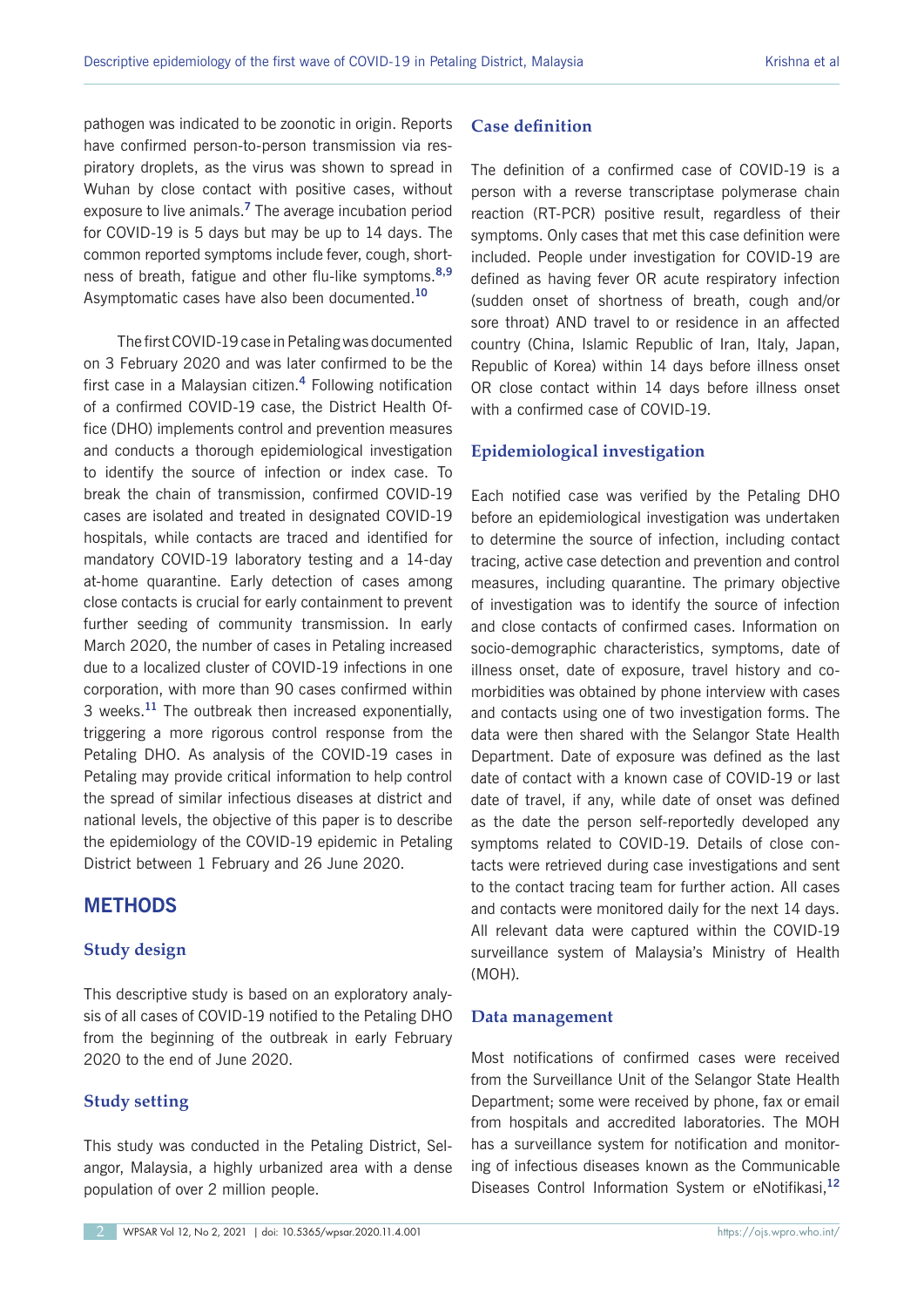and COVID-19 was added as a notifiable disease to this system at the end of March 2020 to ensure mandatory reporting of suspected and confirmed cases of COVID-19 to the nearest DHO. Reporting is compulsory under the Malaysia Prevention and Control of Infectious Disease Act 1988.**<sup>13</sup>** As all case records contain national identification numbers, all cases are recorded in the system without duplication. The inclusion criteria for this study were confirmed COVID-19 cases according to the case definition notified to the Petaling DHO between 1 February 2020 and 26 June 2020.

## **Data analysis**

The socio-demographic and clinical characteristics of all confirmed cases of COVID-19 were summarized with descriptive statistics. An epidemic curve of all cases was constructed by plotting the number of cases (yaxis) against the self-reported date of symptom onset (x-axis). For asymptomatic cases, the date of onset was considered to be the last date of known exposure.

## **Ethical approval**

The study protocol was approved by the Medical Research and Ethics Committee, MOH Malaysia (NMRR-20–1540–55803 [IIR]).

# **RESULTS**

Between 1 February 2020 and 26 June 2020, there were 437 confirmed cases of COVID-19 in Petaling District. The total population of Petaling District in the 2010 census**<sup>14</sup>** was 1 812 633. Therefore, the incidence rate of COVID-19 infection was 24/100 000 population. The baseline characteristics of the confirmed cases are presented in **Table 1**.

All 437 cases were admitted to the hospital for isolation and treatment. Ten cases (2.3%) died due to complications, and the other 427 cases were eventually discharged. Of all cases, 76.7% were local and 23.3% were imported. The mean age was 41 years, and 25.6% were in the 21–30 years age group. The gender distribution was relatively even, with 53.8% male and 46.2% female cases. Malaysian citizens accounted for 92%, and 64.5% of cases were symptomatic. The most commonly observed symptoms were fever (43.8%), cough (31.6%) and sore throat (16.2%). The total number of close contacts of confirmed COVID-19 cases was 7081. Among 160 close contacts who were later confirmed positive, 51 (31.9%) were close contacts of asymptomatic primary cases, and 109 (68.1%) were close contacts of symptomatic primary cases.

A total of 294 cases (67.3%) had no comorbidities, while 70 (16%) had hypertension and 46 (10.6%) had diabetes mellitus. Of all cases, 62.5% had reported close contact with a confirmed COVID-19 case, and 76.7% were classified as locally transmitted infections. In Petaling, four main clusters of cases were identified: at a religious gathering (20.4%), in a corporation (15.1%), in health facilities (10.3%) and at a wholesale wet market (6.4%). Other clusters included sporadic local and imported cases.

**Fig. 1** shows the dates of symptom onset for cases of COVID-19 in Petaling District between January and June 2020. The first cluster of COVID-19 was detected in a corporation in early February, which peaked in mid-February. A total of 66 cases were reported from this cluster. The highest peak of cases occurred in mid-March; the infection rate then tapered off and ended in mid-April. Most cases during the peak were linked to a mass religious gathering (89 cases). The third peak, seen at the end of April, involved vendors at a wholesale wet market, with a total of 28 cases reported. The epidemic curve in **Fig. 1** shows a pattern indicating person-to-person transmission.

# **DISCUSSION**

We report the epidemiological characterization of the initial COVID-19 outbreak in the most densely populated district of the State of Selangor, Malaysia. Most of the reported cases were aged 21–30 years (25.6%), and the distribution of cases by gender was similar. The age distribution of the cases in this study is consistent with that in the initial outbreak reported in China, i.e. mainly young adults.**<sup>15</sup>** About 65% of the cases were symptomatic, the three most commonly reported symptoms being fever, cough and sore throat. The pathogenesis of SARS-CoV-2 includes both upper and lower respiratory tract infections,**<sup>16</sup>** and the earliest outbreak in the epicentre, Wuhan, also included symptoms of respiratory tract infection in most reported cases.**<sup>17</sup>** Respiratory viruses are highly contagious when patients are symptomatic. In the outbreak reported here, more than half the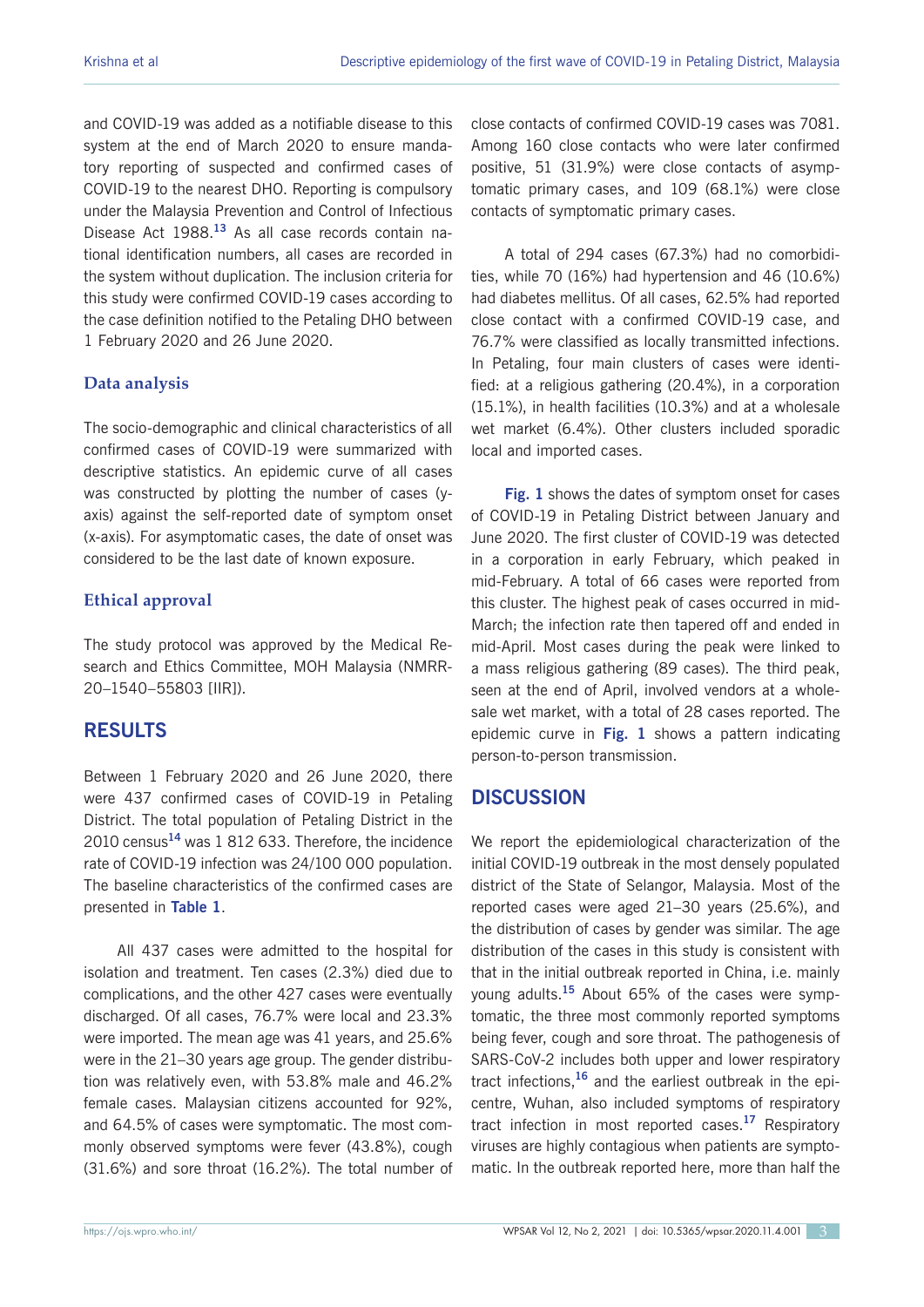Table 1. **Baseline characteristics of COVID-19 cases in Petaling District**

# **N % Total number of cases 437 Attack rate 0.024 Age (years, mean, SD) 41, 17.7** Age group 0–10 15 3.4 11–20 28 6.4 21–30 112 25.6 31–40 77 17.6 41–50 59 13.5 51–60 77 17.6 >60 69 15.8 Gender Male 235 53.8 Female 202 46.2 **Nationality** Malaysian 402 92.0 Non-Malaysian 35 8.0 Symptom status Symptomatic 282 64.5 Asymptomatic 155 35.5 Symptoms (*n* = 282) Fever 187 43.8 Cough 137 31.6 Sore throat 71 16.2 Headache 22 5.0 Loss of taste and smell 21 4.8 Myalgia 18 4.1 Gastrointestinal disturbances 12 2.7 Comorbidities or risk factors None 294 67.3 Hypertension 70 16.0 Diabetes mellitus 10.6 Dyslipidaemia 22 5.0 Heart disease 16 3.7 Bronchial asthma 10 2.3 History of close contact with a confirmed COVID-19 case Yes 273 62.5 No 164 37.5 Total number of close contacts Symptomatic index cases 4568 64.5 Asymptomatic index cases  $2513$  35.5 Confirmed COVID-19 cases among close contacts Symptomatic index cases 109 68.1 Asymptomatic index cases 51 51 31.9 Type of infection Local 335 76.7 Imported 102 23.3

# **N % Clusters** Religious gathering 89 20.4 Corporation 66 15.1 Health facilities 10.3 Wholesale wet market 28 6.4 Others 209 47.8 Local council area subdivision Petaling Jaya 178 40.7 Subang Jaya 100 22.9 Shah Alam 157 36.0 Others 2 0.5 Status Alive 97.7 Dead 2.3

cases were locally transmitted and had reported close contact with a confirmed COVID-19 case. COVID-19 is transmitted primarily in respiratory droplets**<sup>7</sup>** and by physical contact.**<sup>18</sup>** Evidence of human-to-human transmission among close contacts has been found since the beginning of the pandemic, in mid-December 2019.**<sup>19</sup>** Furthermore, the clusters of COVID-19 cases in Petaling District involved gatherings, further spreading the virus in the community.**<sup>20</sup>** In this outbreak, about 32% of cases had an epidemiological link to an asymptomatic case. As similar viral loads have been reported in symptomatic and asymptomatic cases,**<sup>17</sup>** community transmission of SARS-CoV-2 by asymptomatic cases is likely. The salivary glands could act as a potential reservoir for COVID-19; thus, infectious salivary droplets could be transmitted to a susceptible host from the mouth when an asymptomatic carrier is speaking, sneezing or even breathing, or from the eyes, and directly inhaled into the lungs.**<sup>21</sup>** Similar evidence of transmission from asymptomatic carriers to close contacts has been reported.**22,23** In view of the novelty of SARS-CoV-2, accumulation of evidence on transmission from asymptomatic people has contributed to understanding the dynamics and public health implications of the disease. In our study, almost one third of close contacts who became infected were contacts of asymptomatic cases. As asymptomatic individuals appear to be a common source of infection, strict monitoring of close contacts of asymptomatic cases is essential to contain potential outbreaks.

The fundamental characteristics of first-wave cases and the associated epidemic curves in Petaling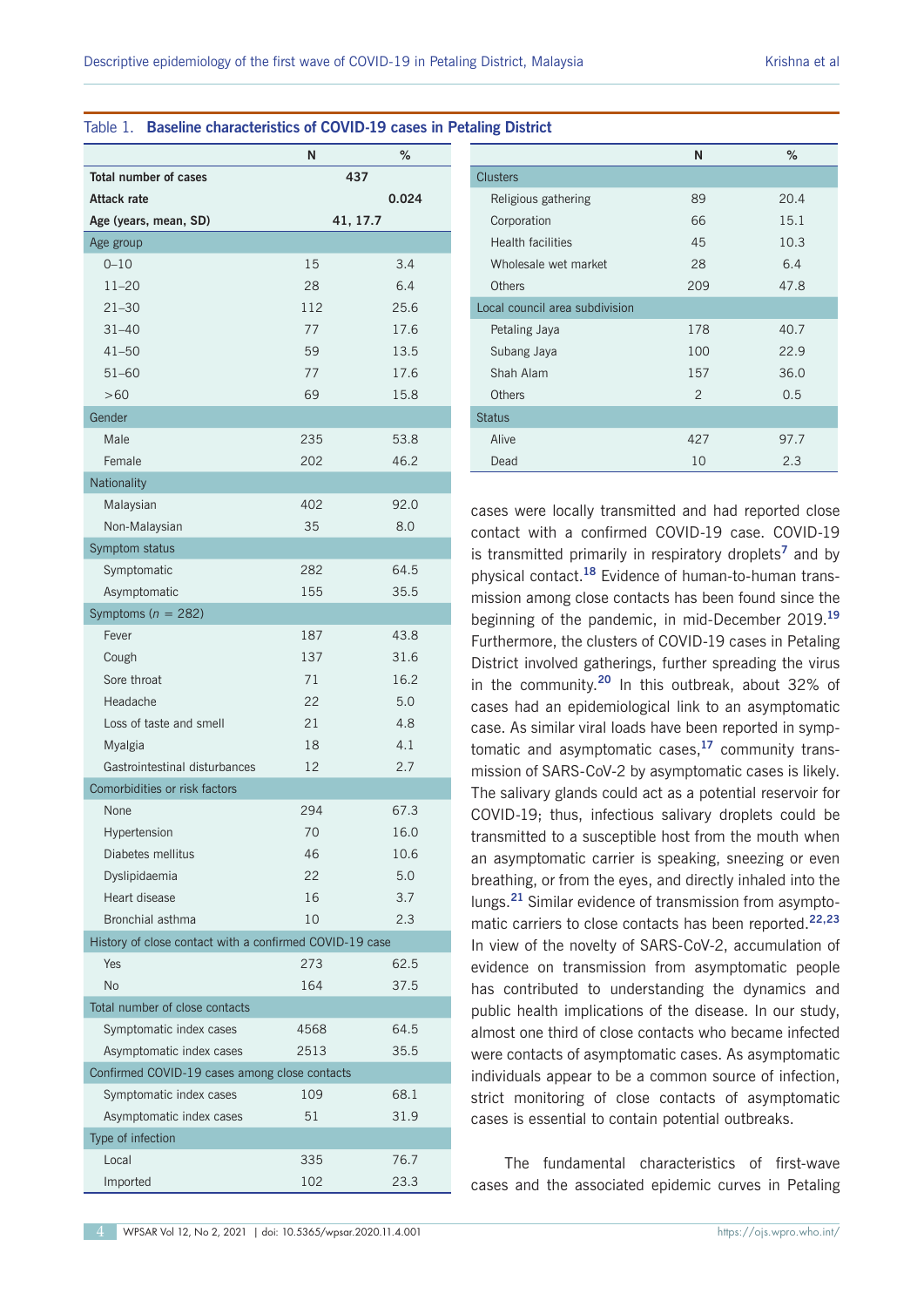#### Fig. 1. **COVID-19 epidemic curve, with all clusters in Petaling District between January and June 2020**



District indicate that 282 (64.5%) cases were symptomatic, with appropriate dates of onset of illness. The epidemic curve of all clusters in Petaling District between January and June 2020 (**Fig. 1**) indicates that the outbreak had a propagated source pattern of spread. This trend is consistent with person-to-person spread in outbreaks of this newly introduced zoonotic viral pathogen that subsequently became capable of human-to-human transmission due to high mutation and recombination rates.**<sup>24</sup>** As shown in the epidemic curve, the outbreak in Petaling District had multiple surges of cases, resulting from several main clusters, including a corporation, a religious gathering, health facilities, a wholesale wet market and sporadic cases. The index case in the corporation cluster was believed to have been infected while travelling in Indonesia before the onset of symptoms. Subsequently, while symptomatic, the index case attended a meeting at the office, and transmission occurred to other workers. The religious gathering was attended by more than 19 000 people from various countries. It not only became a catalyst for subsequent spread of COVID-19 in Petaling District but also resulted in massive transmission throughout Malaysia and abroad.**<sup>25</sup>** The gathering involved sharing of communal spaces, such as prayer halls, collective eating from shared plates and sharing of sleeping areas, which increased the opportunities for transmission among participants. Transmission of COVID-19 in these two

main reported clusters in Petaling District went beyond household contacts, and contact tracing revealed up to five generations of contacts. The epidemic curve shows that cluster transmission accounted for more than half of the confirmed COVID-19 cases in this outbreak; a similar phenomenon has been seen in other cities.**<sup>18</sup>**

Early implementation of the MCO in response to the COVID-19 pandemic played a vital role in controlling the outbreak and preventing disease transmission within the community. Closure of all universities, schools, places of worship and non-essential sectors during the MCO helped to break the chain of transmission in the community by prohibiting mass movement and gatherings nationwide. This federal response was successful in lowering the epidemic curve in Petaling District. The enhanced or targeted MCO, a cordon sanitaire implemented on 10 May 2020 by the federal government, slowed the COVID-19 outbreak in Petaling District during the wholesale wet market cluster.

Overall, this study provides valuable information on the first wave of the COVID-19 outbreak in Petaling District and the general epidemiological measures taken to curb the outbreak. Additionally, this study included a large number of cases, as Petaling is part of the state of Selangor, which had the second-largest number of confirmed COVID-19 cases in Malaysia during this pe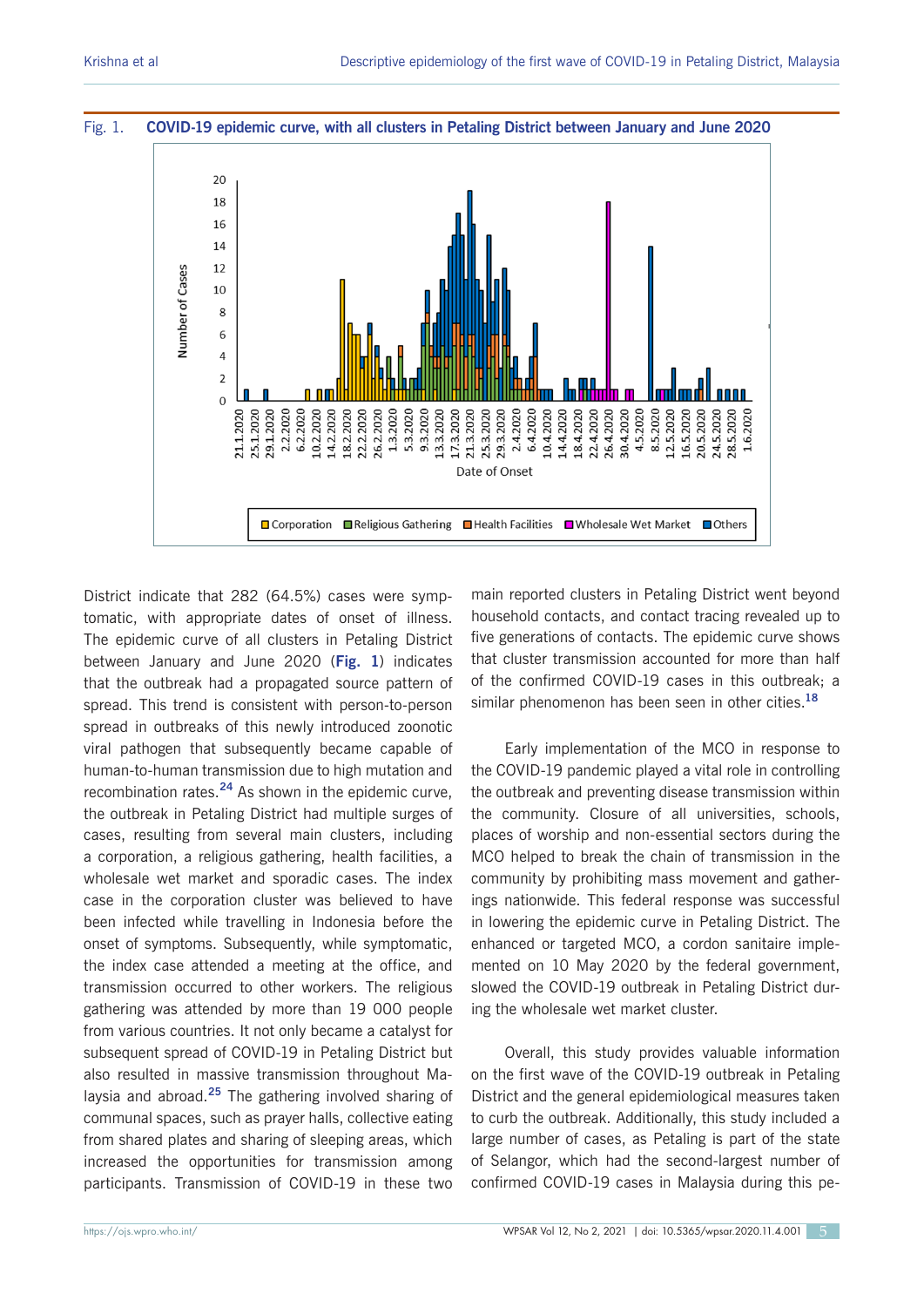riod of the pandemic. Nevertheless, the study had some limitations, such as lack of data on the severity and clinical outcomes of cases. Furthermore, the data were retrospective and self-reported by patients and may be inaccurate due to recall bias.

## **CONCLUSION**

This study provides key findings in the Petaling COVID-19 outbreak that are consistent with those reported in other studies. Most cases had a history of close contact with confirmed COVID-19 cases, confirming human-to-human transmission. The study also confirms that asymptomatic cases can transmit the disease to others. This should be emphasized to the community to ensure continuous wearing of face masks, hand hygiene and social distancing in public. Public health efforts should focus on surveillance for local transmission of cases and swift control measures to avert widespread community transmission. Active case detection and quarantine of close contacts of confirmed cases is a key prevention and control strategy to prevent spread of the disease, while strict monitoring of close contacts of asymptomatic infected cases is just as important as for symptomatic cases. Further research should be conducted to better understand the transmission of SARS-CoV-2 from asymptomatic cases.

#### *Acknowledgements*

We acknowledge the Director-General of Health of Malaysia's Ministry of Health, Datuk Dr Noor Hisham Abdullah, for his permission to publish this paper. We express our gratitude to the Petaling District Health Office for sharing valuable knowledge and advice for the writing of this paper. Our appreciation also goes to the staff of the Petaling District Health Office for their help and cooperation in providing general feedback to improve the paper.

## *Conflicts of interest*

The authors declare that they have no conflict of interest in this publication.

#### *Funding*

The authors received no financial support for the research, authorship or publication of this article.

#### **References**

- 1. Novel coronavirus (2019-nCoV): situation report, 1. Geneva: World Health Organization; 2020. Available from: https://apps.who.int/ iris/handle/10665/330760, accessed 9 February 2021.
- 2. Coronavirus disease (COVID-19): situation report, 209. Geneva: World Health Organization; 2020. Available from: https:// apps.who.int/iris/handle/10665/333897, accessed 9 February 2021.
- 3. Elengoe A. COVID-19 outbreak in Malaysia. Osong Public Health Res Perspect. 2020;11(3):93–100. doi:10.24171/j. phrp.2020.11.3.08 pmid:32494567
- 4. Shah AUM, Safri SNA, Thevadas R, Noordin NK, Rahman AA, Sekawi Z, et al. COVID-19 outbreak in Malaysia: Actions taken by the Malaysian Government. Int J Infect Dis. 2020;97:108–16. doi:10.1016/j.ijid.2020.05.093 pmid: 32497808
- 5. Aziz NA, Othman J, Lugova H, Suleiman A. Malaysia's approach in handling COVID-19 onslaught: Report on the movement control order (MCO) and targeted screening to reduce community infection rate and impact on public health and economy. J Infect Public Health. 2020;13(12):1823–9. doi:10.1016/j.jiph.2020.08.007 pmid:32896496
- 6. Prime Minister's Office. Restriction of movement order (PMO official website; 2020).
- 7. Rothan HA, Byrareddy SN. The epidemiology and pathogenesis of coronavirus disease (COVID-19) outbreak. J Autoimmun. 2020;109(2):102433. doi:10.1016/j.jaut.2020.102433 pmid: 32113704
- 8. Huang C, Wang Y, Li X, Ren L, Zhao J, Hu Y, et al. Clinical features of patients infected with 2019 novel coronavirus in Wuhan, China. Lancet. 2020;395(10223):497–506. doi:10.1016/S0140- 6736(20)30183-5 pmid:31986264
- 9. Coronavirus disease 2019 (COVID-19): situation report, 73. Geneva: World Health Organization; 2020. Available from: https:// apps.who.int/iris/bitstream/handle/10665/331686/nCoVsitrep02Apr2020-eng.pdf?sequence=1&isAllowed=y, accessed 9 February 2021.
- 10. Day M. Covid-19: four fifths of cases are asymptomatic, China figures indicate. BMJ. 2020;369(April):m1375. doi:10.1136/bmj. m1375 pmid:32241884
- 11. Lodz NA, Lin CZ, Hasani WSR, Ahmad NA, Ahmad FH, Rifin HM, et al. COVID-19 outbreak related to the first workplace cluster in Malaysia. Zenodo;2020 Aug 27. Available from: https://zenodo.org/record/4019952#.YCI12qczZPY, accessed 29 January 2021.
- 12. eNotifikasi user guide. Kuala Lumpur: Kementerian Kesihatan Malaysia; 2014;(2):1–11. Available from: http://enotifikasi.moh.gov. my/DMS/Documentation/Manual\_Sistem.pdf.
- 13. Prevention and Control of Infectious Diseases Act. 1988. P.U. (A) 374/2006. Kuala Lumpur: Government of Malaysia; 1988. Available from: https://www.moh.gov.my/index.php/database\_stores/ attach\_download/317/19, accessed 9 February 2021.